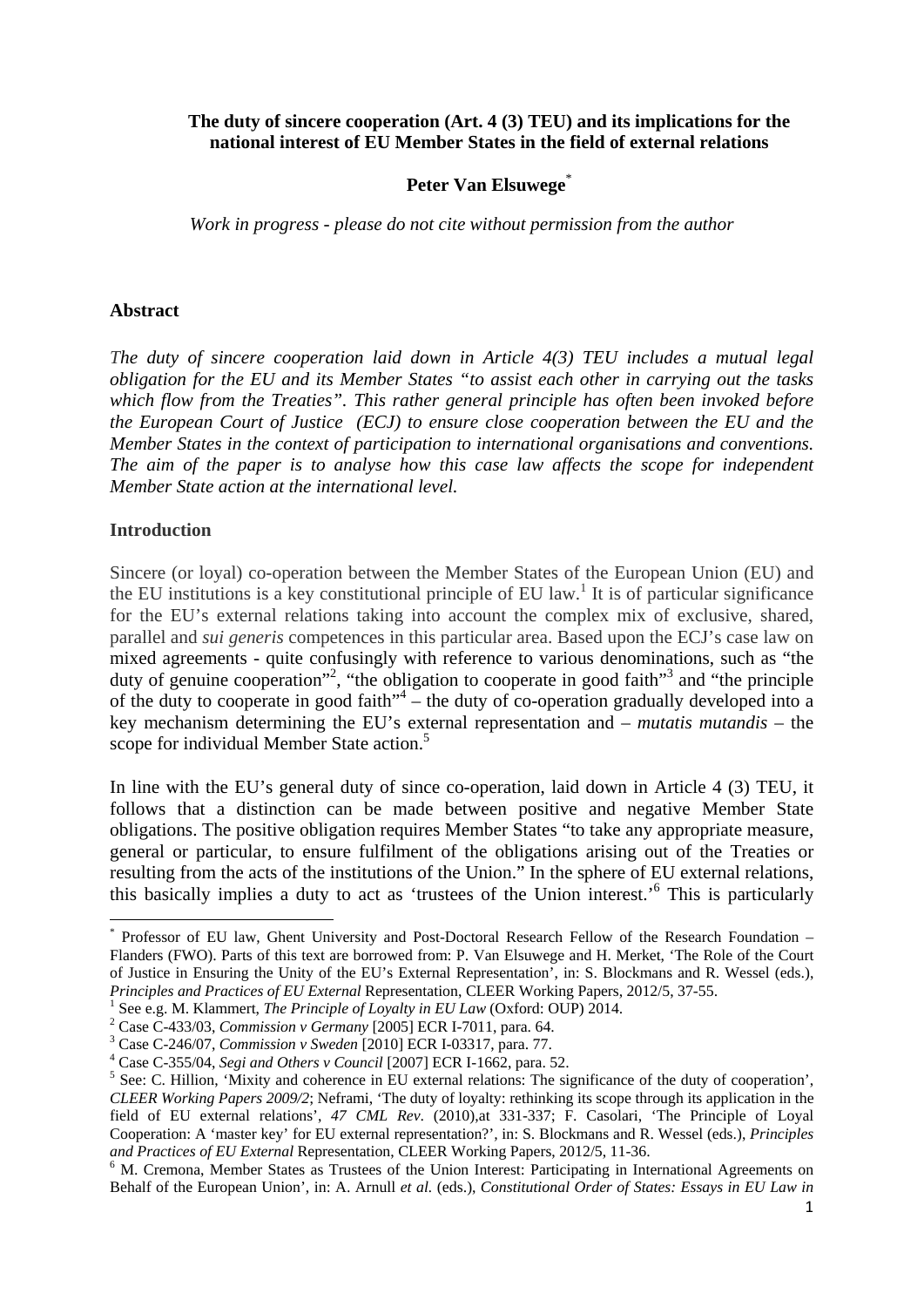relevant in those areas where the Union is internationally disabled from exercising its competences; for instance when international organisations only recognise states as participating members. With regard to the EU's representation in the International Labour Organisation (ILO), for instance, the Court unequivocally stated that the EU's inability to conclude an ILO Convention implies that it must act "through the medium of the Member States".<sup>7</sup> Hence, the positive side of the duty of co-operation requires the Member States to operate as the mouthpiece of the Union. The negative side of the same duty requires the Member States to remain silent in order not to undermine the unity of the EU's representation. In other words, Member States are restricted in expressing their own position when this could jeopardise the attainment of the EU's objectives.<sup>8</sup>

The duty of sincere co-operation is "of general application" in the EU legal order. It does not depend on whether the EU's competences are exclusive or shared and equally applies with regard to the EU institutions as to its Member States. As such, it operates as a constitutional safeguard for the protection of the EU's interests.<sup>9</sup> Of course, the duty of since co-operation is not unlimited in the sense that it cannot affect other constitutional principles such as conferral, subsidiarity and proportionality (Art. 5 TEU).<sup>10</sup> Hence, the question arises how a balance between Union and Member State interests can be achieved in the field of external relations. As observed by Robert Schütze, a broad interpretation of the duty of co-operation "better protects the unity of external representation of the Union and its Member States [but] there is a danger for the autonomous exercise of the latter's international powers."<sup>11</sup>

The present paper aims to clarify the concrete procedural and substantive implications of the duty of sincere co-operation in order to identify the room of manoeuvre for individual Member States at the international stage. After a brief analysis of the Treaty framework, the question is addressed whether the duty of sincere co-operation involves a *duty of result* or, rather a *duty of conduct* for the Member States. It will argued that the answer to this question essentially depends upon the particular context of the EU's involvement and, more specifically, upon the implications of a Member State's intervention upon the unity of the EU's representation and the uniform application of EU law. Finally, the paper discusses the procedural options for the protection of Member State interests against expansionist EU action at the international level.

## **The duty of sincere co-operation : constitutional foundations**

Since the Treaty of Lisbon, a general duty of sincere co-operation can be found in Article 4 (3) TEU:

"Pursuant to the principle of sincere cooperation, the Union and the Member States shall, in full mutual respect, assist each other in carrying out tasks which flow from the Treaties.

<sup>&</sup>lt;u> 1989 - Johann Barn, amerikansk politiker (d. 1989)</u> *Honour of Alan Dashwood* (Oxford: Hart, 2011), 435; R. Schütze, *Foreign Affairs and the EU Constitution. Selected Essays* (Cambridge: CUP, 2014), 336.

Opinion 2/91, *ILO Convention* [1993] ECR I-1061, para. 37. 8

<sup>&</sup>lt;sup>8</sup> A. Delgardo Casteleiro and J. Larik, 'The Duty to Remain Silent: Limitless Loyalty in EU External Relations?', *European Law Review* (2011) 36, 522-539.

Klammert, op. cit. p. 18.

<sup>&</sup>lt;sup>10</sup> Case C-370/07, *Commission v. Council* (CITES), [2009] ECR I-8917.<br><sup>11</sup> Schütze, op. cit., p. 339.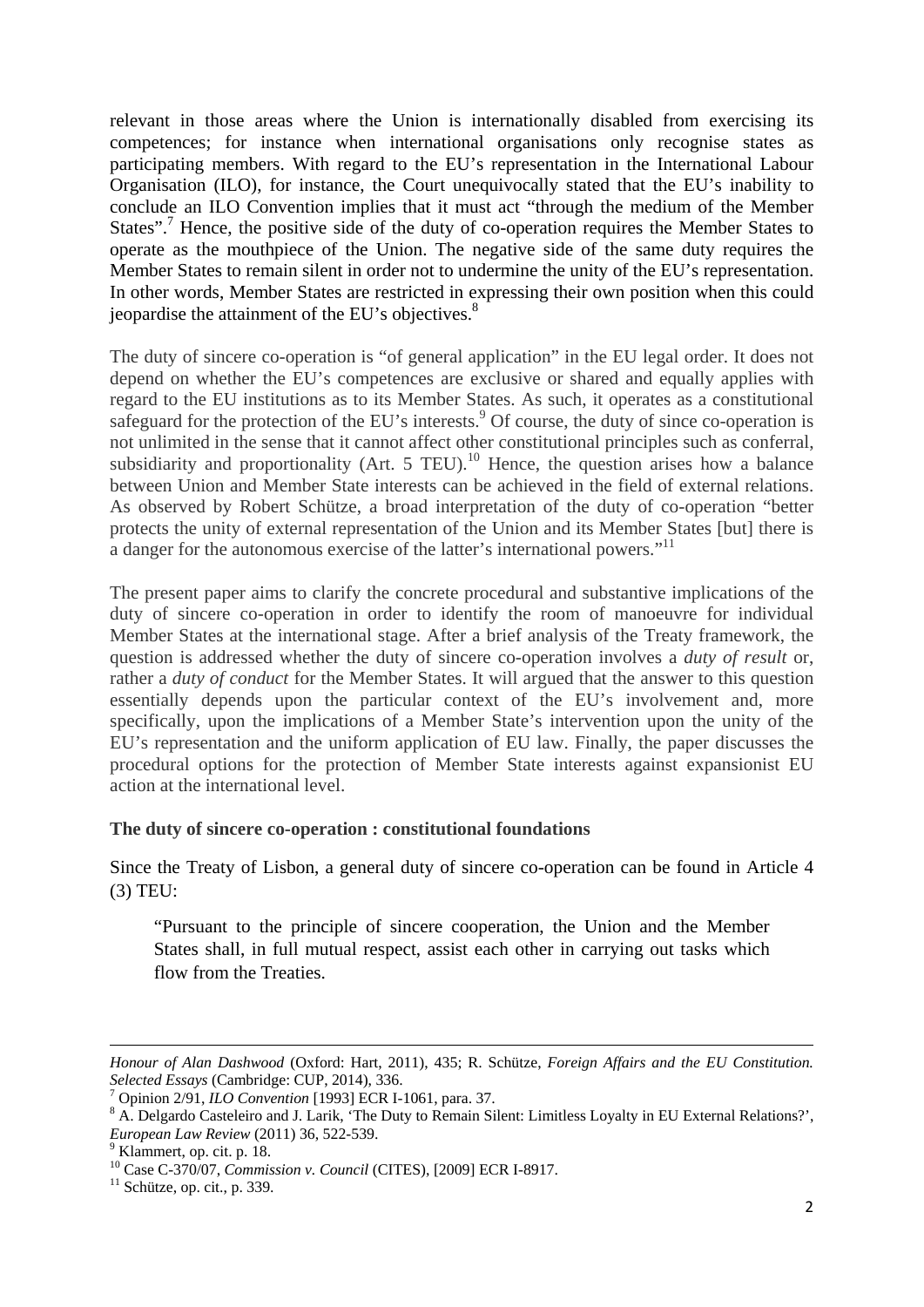The Member States shall take any appropriate measure, general or particular, to ensure fulfilment of the obligations arising out of the Treaties or resulting from the acts of the institutions of the Union.

The Member States shall facilitate the achievement of the Union's tasks and refrain from any measure which could jeopardise the attainment of the Union's objectives".

Compared to pre-Lisbon Article 10 TEC, this provision has been significantly strengthened in a number of ways. First, it has acquired a central position at the inception of the Treaty on European Union, immediately after the articles on the EU's values and objectives. It is, therefore, a key constitutional principle of general application in the EU legal order.<sup>12</sup> Second, whereas a literal reading of former Article 10 TEC appeared to suggest a one-way duty incumbent on the Member States (an interpretation rejected by the Court), $^{13}$  the principle is now explicitly reciprocal. This more balanced approach is further reinforced with a reference to the principle of conferred powers and the respect for national identities in the first and second paragraph of Article 4 TEU. Moreover, Article 13 TEU states that the "institutions shall practice mutual sincere cooperation". The similar wording as in Article 4(3) TEU suggests the equal application of the principle of sincere cooperation to inter-institutional relations. This similarly codifies and clarifies the Court's jurisprudence where it had already stated that "inter-institutional dialogue […] is subject to the same mutual duties of sincere cooperation as those which govern relations between Member States and the Community institutions".<sup>14</sup>

Despite the formal depillarisation undertaken by the Treaty of Lisbon and the explicit statement that the principle of sincere cooperation applies to the Union as a whole, a separate CFSP-specific duty of cooperation is maintained in Article 24(3) TEU:

"The Member States shall support the Union's external and security policy actively and unreservedly in a spirit of loyalty and mutual solidarity and shall comply with the Union's action in this area. The Member States shall work together to enhance and develop their mutual political solidarity. They shall refrain from any action which is contrary to the interests of the Union or likely to impair its effectiveness as a cohesive force in international relations. The Council and the High Representative shall ensure compliance with these principles'.

 $12$  Significantly, in the pre-Lisbon context, the principle of genuine cooperation was only explicitly mentioned in Art. 10 of the EC Treaty and thus, in theory, restricted to the former first pillar of the Union. Nevertheless, the Court in *Pupino* suggested that Art. 10 TEC had a trans-pillar application, Case C- 105/03, *Pupino* [2005] ECR I-5285, para. 42. The Treaty of Lisbon logically confirms this approach taking into account the formal abolition of the pillar structure, without however abandoning the special treatment of the former second pillar (Common Foreign and Security Policy), expressed in Art. 24(3) TEU.<br><sup>13</sup> Case C-230/81, *Luxembourg v Parliament* [1983] ECR I-258, para. 37.<br><sup>14</sup> Case C-204/86, *Greece v Council* [1988] ECR I-5354, para. 16; Case C-65/93, *Parlia* 

ECR I-660, para. 23.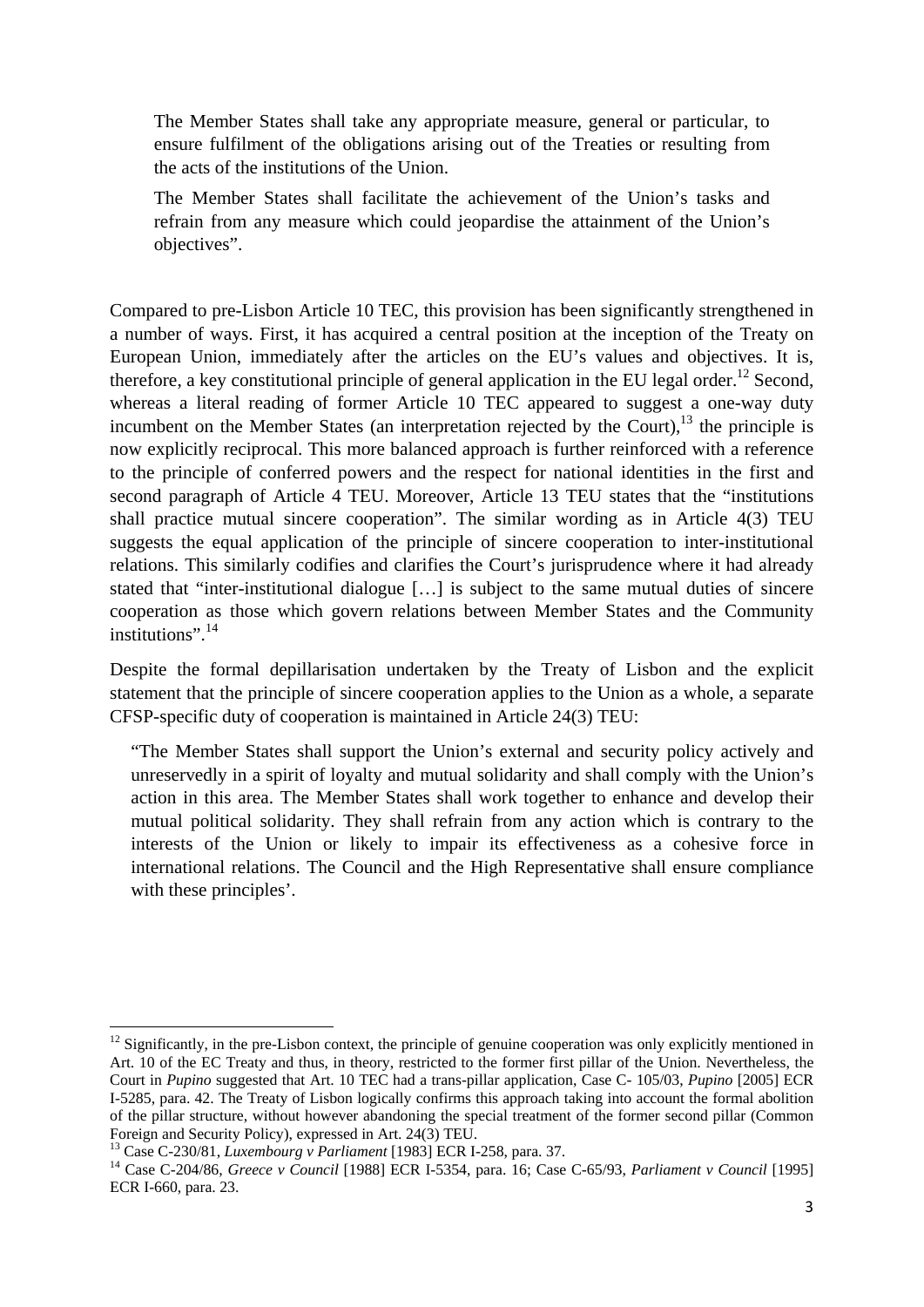This seems at first sight a redundant repetition, the more so since the provisions of this article to a large degree mirror those of Article  $4(3)$  TEU.<sup>15</sup> Hence, the question arises to what extent the duties of abstention and cooperation resulting from the loyalty principle bind the Member States and EU institutions in the field of CFSP differently in comparison to other areas of EU law. Several elements seem to indicate that, from a legal normative point of view, the importance of this distinction should not be overestimated.

First, the Union's action on the international scene - including the CFSP - is guided by a single set of principles and objectives<sup>16</sup> and is based on a single institutional framework.<sup>17</sup> Second, whereas "mutual (political) solidarity" is not a traditional normative legal concept, <sup>18</sup> Article 28(2) TEU specifies that CFSP decisions "commit the Member States in the positions they adopt and in the conduct of their activity". As a corollary, it can thus be argued that also in the field of CFSP the sovereignty of the Member States has been limited.<sup>19</sup> Third, the CFSP loyalty principle laid down in Article 24(3) is drafted in a rather straightforward and mandatory manner. The Member States "*shall support*" the Union's external and security policy, they "*shall comply*" with the Union's action in this area and "*shall refrain*" from any action that is contrary to the Union's interests or is likely to impair the effectiveness of its international action as a cohesive external actor. Moreover, the text leaves little scope for exceptions as suggested by the expressions "*actively*" and "*unreservedly*".<sup>20</sup> In his interpretation of former Article 11(2) TEU (current Article 24(3)) Advocate General Mazák already concluded that there is "a strengthened obligation to act in good faith", similar to that contained in (ex) Article 10 TEC.<sup>21</sup> Fourth, the Court's pre-Lisbon case law regarding the former third pillar suggests a holistic application of general Union principles.<sup>22</sup> It is tempting to transpose this approach to the post-Lisbon context, which leaves the Union with "a dual pillar structure in all but name."<sup>23</sup>

Taken to its logical conclusion, the unity of the EU legal order implies that the Union's constitutional principles, including the requirements of consistency and sincere cooperation,

<sup>15</sup> G. De Baere, 'Constitutional Principles of EU External Relations' *Oxford University Press, Oxford*, 2008, at 262.

<sup>16</sup> Art. 23 TEU.

 $17$  Art. 13 TEU.

<sup>18</sup> P. Koutrakos, 'Primary Law and Policy in EU External Relations – Moving Away from the Big Picture', *33 EL Rev.* (2008), at 670.

<sup>&</sup>lt;sup>19</sup> K. Lenaerts and T. Corthaut, 'Of Birds and Hedges: The Role of Primacy in Invoking Norms of EU Law', 31

*EL Rev.* (2006), at 289-290.<br><sup>20</sup> C. Hillion and R. Wessel, 'Restraining external competences of the Member States under CFSP' in M.<br>Cremona and B. De Witte (eds.). 'EU Foreign Relations Law. Constitutional Fundamentals'

<sup>&</sup>lt;sup>21</sup> Opinion of Advocate General Ján Mazák delivered in Case C-203/07 P, Greece v Commission [2008] ECR I-08161, para. 83.

<sup>22</sup> See e.g. Case C- 105/03, *Pupino* [2005] ECR I-5285; Case C-355/04, *Segi and Others v Council* [2007] ECR ECR I-1657. On this trend, see further: R. A. Wessel, 'The Dynamics of the European Union Legal Order: An Increasingly Coherent Framework of Action and Interpretation', *5 European Constitutional Law Review* (2009), at 117-142.

<sup>23</sup> P. Koutrakos, *op. cit*., at 669.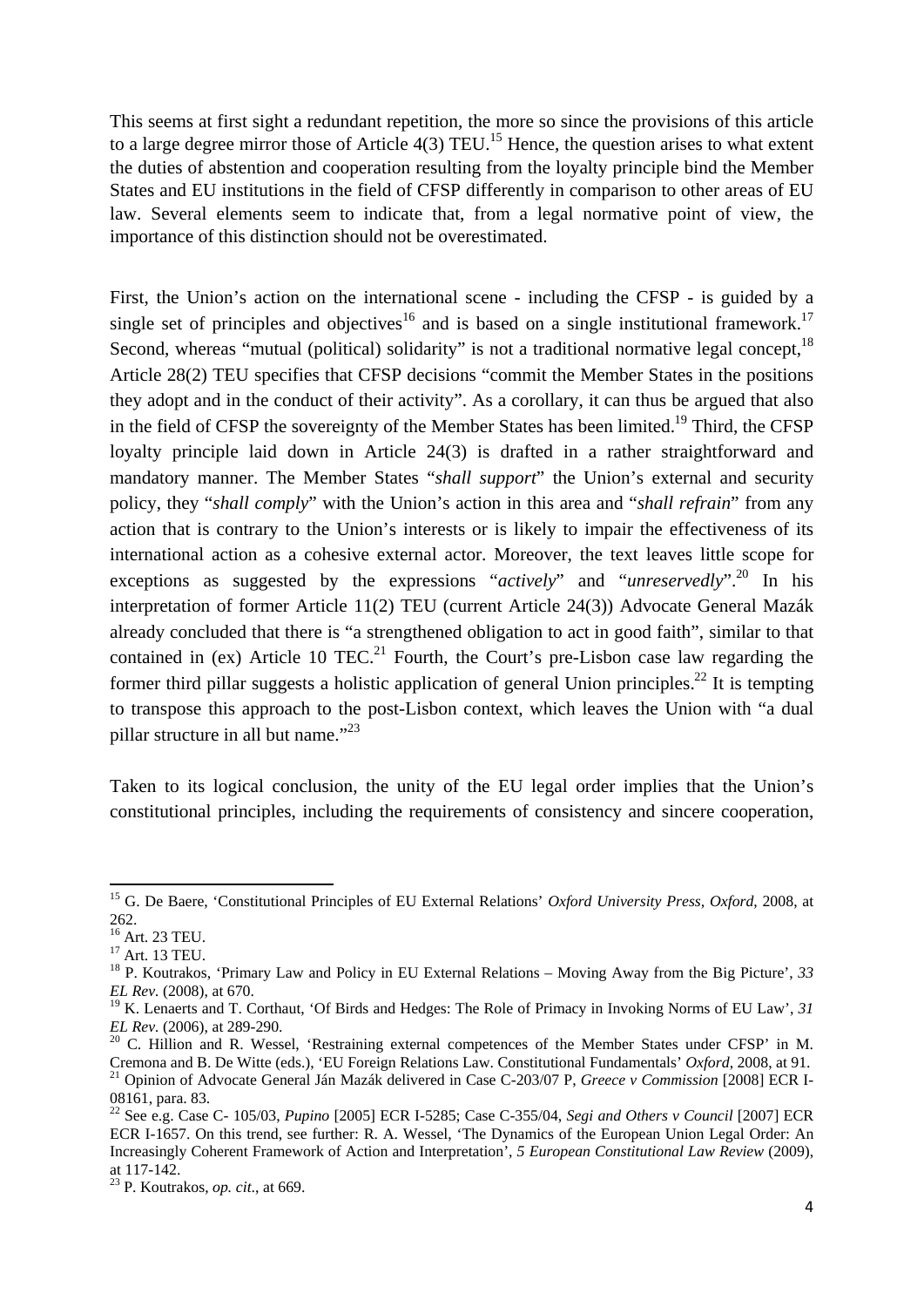equally apply throughout the Union with the Court of Justice as its ultimate arbiter.<sup>24</sup> However, the question is how such interpretation can be reconciled with the different formulation of loyal cooperation as far as action in the field of CFSP is concerned. Is Article 24(3) only a relic of the past which cannot affect the horizontal application of the EU's basic principles, or, should the inclusion of a specific CFSP principle of loyalty, alongside the general principle of Article 4(3) TEU, be regarded as an indication that the Member States, as Masters of the Treaties, intend to be less constrained in their actions in this particular field? The answer to this question has far-reaching consequences, particularly as far as the potential for judicial review is concerned. Whereas Article 24 TEU precludes the Commission to bring a Member State before the Court of Justice for breaching its duties under the CFSP, Member State actions jeopardising the attainment of the Union's external action objectives arguably fall within the Court's jurisdiction in the light of Article  $4(3)$  TEU.<sup>25</sup>

# **Implications for Member State action: an obligation of result or an obligation of conduct?**

The duty of loyal cooperation significantly affects the scope for Member State action at the international level. Already in the famous *AETR* judgment of 1971, the ECJ derived from ex Article 5 EEC Treaty (now Article 4(3) TEU) a prohibition for the Member States to exercise their external competences when this would risk to affect internal Union rules or alter their scope.<sup>26</sup> Each time the Union institutions adopt common rules with a view to implement a common policy envisaged by the Treaties, the Member States no longer have a right to undertake obligations with third countries which affect those rules. Under such circumstances, only the Union is in a position to assume and carry out contractual obligations towards third countries.27

In *Commission* v. *Greece*, the Court clarified that this so-called *AETR-*effect not only applies with regard to the conclusion of international agreements but also regarding the adoption of positions within international organisations.<sup>28</sup> The case concerned a Greek proposal made within the International Maritime Organisation (IMO) for monitoring compliance of ships and port facilities with the requirements of the International Convention for the Safety of Life at Sea ('SOLAS Convention') and International Ship and Port Facility Security Code ('ISPS Code'). Significantly, the EU is not a member of the IMO since, by virtue of the IMO Convention, membership is only open to states. Likewise, the Union cannot accede to Conventions agreed within the framework of the IMO. This does not prevent that many of the

<sup>&</sup>lt;sup>24</sup> C. Hillion, 'Cohérence et action extérieure de l'Union', in E. Neframi, (red.), 'Objectifs et compétences de l'Union européenne' *éditions Bruylant /Larcier*, 2012, pp. 229-261. See also: C. Hillion, "A powerless court? The European Court of Justice and the Common Foreign and Security Policy" in Cremona and Thies (Eds), *The European Court of Justice and External Relations Law: Constitutional Challenges* (Hart Publishing, 2014), pp.  $47-70.$ <sup>25</sup> *Ibid.* 

<sup>&</sup>lt;sup>26</sup> Case 22/70, *Commission v Council* [1971] ECR 263, para. 22.<br>
<sup>27</sup> *Ibid.* para. 17-18.<br>
<sup>28</sup> Case C-45/07, *Commission v Greece* [2009] ECR I-701; M. Cremona, 'Extending the reach of the AETR principle: Comment on Commission v Greece (C45/07)', *ELRev.* (2009), at 754-768.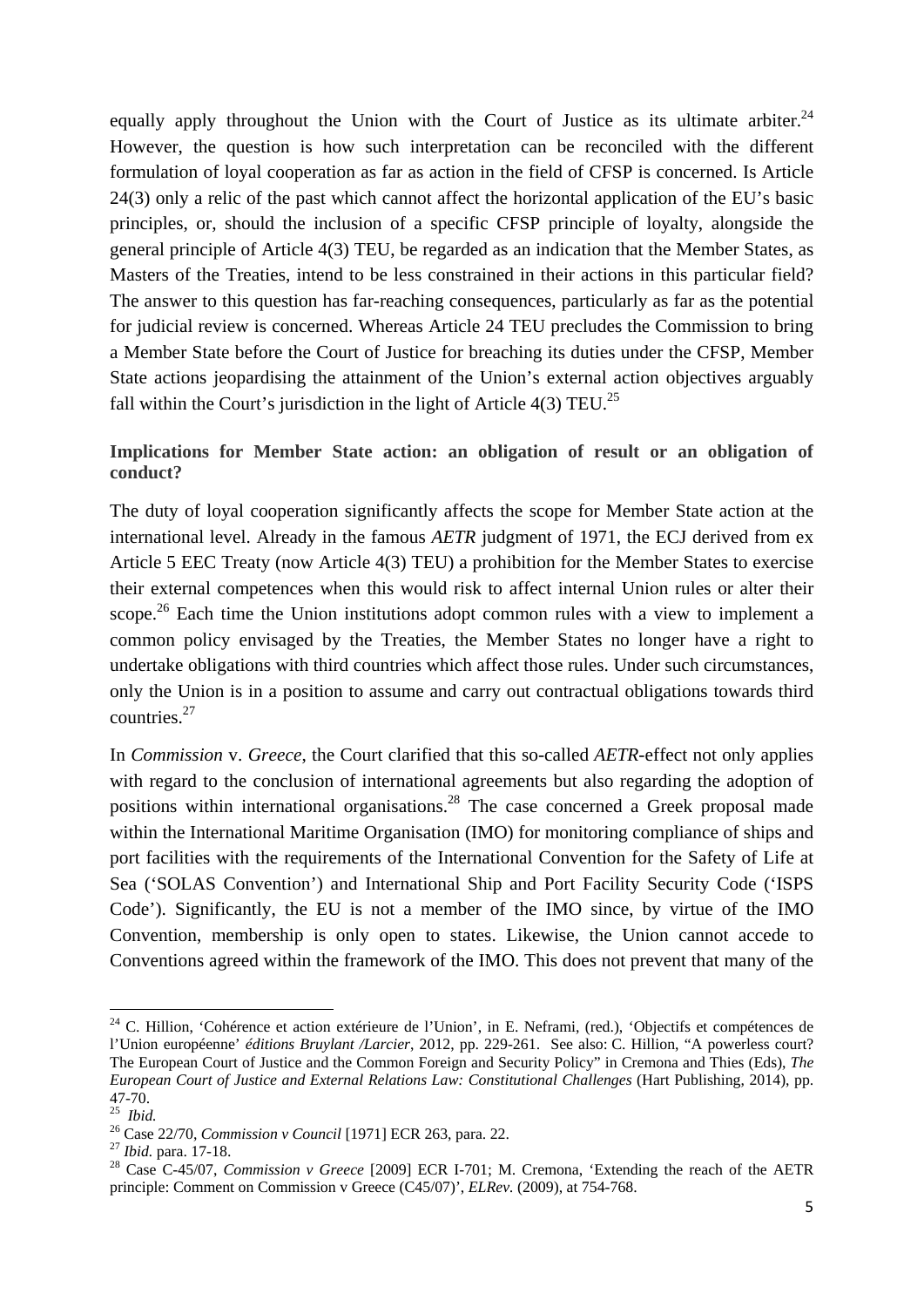issues dealt with by the IMO have been incorporated in the EU legal order. For instance, Regulation 725/2004/EC on enhancing ship and port facility security essentially implements the SOLAS Convention and the ISPS Code. The Regulation *inter alia* provides for regular consultations between the Member States and the Commission in order to define common positions to be adopted in the competent international fora.<sup>29</sup> After the issue of compliance with the SOLAS Convention and the ISPS Code was not discussed in the relevant internal comitology structures, notwithstanding a Greek request to do so, Greece decided to autonomously bring the matter to the IMO. According to the Commission, this was in breach of the Member States' obligations under the duty of loyal cooperation.

The ECJ essentially followed the Commission's reasoning that the Greek initiative was likely to affect the provisions of Regulation 725/2004/EC. In line with its findings in *AETR*, the Court significantly curtailed the option for individual Member State action:

"The mere fact that the Community is not a member of an international organisation in no way authorises a Member State, acting individually in the context of its participation in an international organisation to assume obligations likely to affect Community rules promulgated for the attainment of the objectives of the Treaty".<sup>30</sup>

Whereas Member States can take part in international organisations of which the Union is not a member, they have to take into account their obligations under EU law. All positions adopted by the Member States within such organisations are to be the result of prior coordination within the Union.<sup>31</sup> If no Union position on a matter of exclusive competence can be adopted, the Member States can simply not act at all. This is, with so many words, expressed in the voluntary procedural framework for the adoption of positions within the IMO.32 When the Council does not succeed in adopting a Union position, the Member States can only contribute to the debate with information or factual comments but without expressing a position of their own. This basic rule applies even when the Commission failed to take the necessary measures for instituting the internal coordination process. Member States are not entitled to unilaterally adopt corrective or protective measures to compensate a breach of the duty of cooperation on the part of the EU institutions.<sup>33</sup>

<sup>&</sup>lt;sup>29</sup> Art. 10(4) of Regulation 725/2004, *OJ* 2004 L 129/6.<br><sup>30</sup> Case C-45/07, *Commission v Greece* [2009] ECR I-701, para. 30.<br><sup>31</sup> This rule was already expressed in Opinion 2/91, where the Court observed that in situat cannot accede to an international agreement but its Member States can, 'cooperation between the Community and the Member States is all the more necessary' where the Union must act 'through the medium of the Member States'. See Opinion 2/91, *ILO* [1993] ECR I-1061, para. 36.<br><sup>32</sup> 'Procedural framework for the adoption of Community or common positions for IMO related issues and rules

governing their expression in the IMO', SEC (2005) 449, as amended after discussions in the Shipping Working Party of the Council, doc. 11851/05. Whereas the procedural framework has not been formally approved, it is voluntary used in practice. See: N. Liu and F. Maes, 'The European Union and the International Maritime Organization: EU's External Influence on the Prevention of Vessel-Source Pollution', *Journal of Maritime Law*  and Commerce (2010), at 581.<br><sup>33</sup> Case C-45/07, *Commission v Greece* [2009] ECR I-701, para. 26.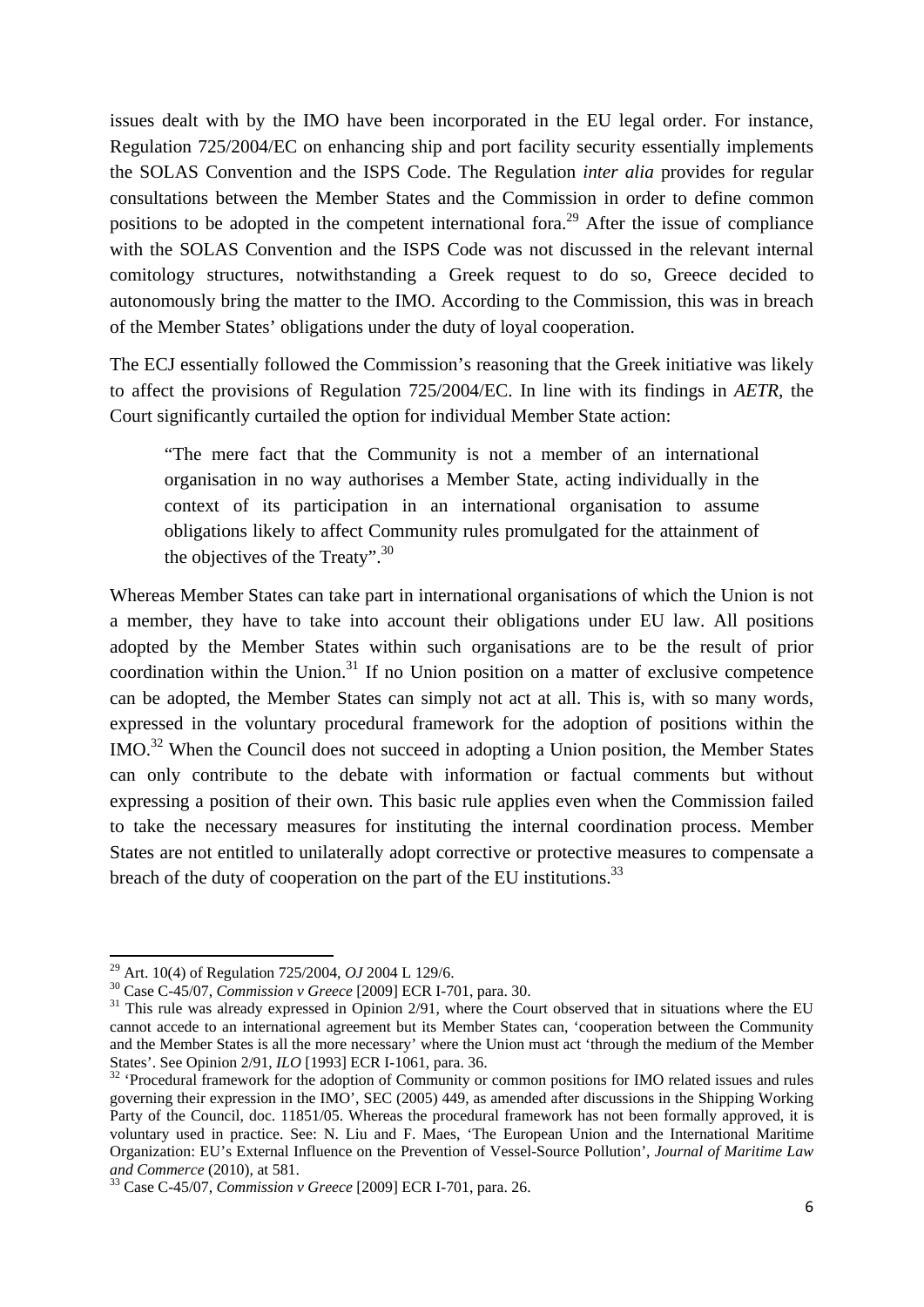The procedural rules on participation in the IMO also reveal that the Member States have, in principle, more flexibility in areas of shared competence. Here as well, there is a duty of prior coordination but the option of individual Member State action is not totally excluded. If the Council does not succeed in adopting a common position of the Union and its Member States, the representatives of the Member States retain their freedom to express their position on the matter concerned, as long as this does not conflict with the Union *acquis*.<sup>34</sup> Hence, there appears to be a conceptual difference in the application of the duty of cooperation depending on the nature of the EU's competence. When the Union is exclusively competent, the Member States are under *an obligation of result*. They either follow an established Union position or do not act at all. With regard to shared competences, the duty of cooperation merely implies an *obligation of conduct*. A Member State must try to find common ground within the Council but if this is not successful, it is entitled to act alone. Any other interpretation appears to disrespect the division of competences and the principle of conferred powers.<sup>35</sup>

The Court's decision in *Commission* v. *Sweden* reveals that the line between cooperation and competence may be thin.<sup>36</sup> In this case, Sweden failed to fulfil its obligations under the duty of sincere cooperation by unilaterally proposing an addition to the list of dangerous substances in Annex A to the Stockholm Convention on Persistent Organic Pollutants (POPs). Under the Convention rules, any party may propose that a substance be considered a POP and added to the annexes of the Convention. Since both the EU and the Member States are parties to the Stockholm Convention they, in principle, all have the right to propose such an addition. However, the Court found that the independent Swedish proposal to add perfluoroctane sulfonate (PFOS) to the list went against a concerted common strategy within the Council, which was not to propose the listing of PFOS immediately, *inter alia* for economic reasons. Moreover, the decision-making process provided for by the Stockholm Convention implied that the unilateral Swedish initiative had significant consequences for the Union. Pursuant to Article 25 (2) of the Convention, the Member States and the EU are not entitled to exercise their voting rights under the Convention concurrently. Accordingly, either the Member State(s) supporting the proposal or the Union opposing the addition of PFOS are deprived of their right to vote. Even though the Union has the possibility to submit a declaration of nonacceptance of an amendment proposed and voted for by several Member States, the precise implications of such an action are unclear and could give rise to legal uncertainty, not only within the EU but also for non-member countries that are party to the Convention. Under those circumstances, the ECJ concluded that Sweden's unilateral initiative compromised the principle of unity in the international representation of the Union and its Member States.<sup>37</sup>

<sup>34</sup> Council doc. 11851/05, at 12.

<sup>&</sup>lt;sup>35</sup> In this respect, Cremona observed that '[i]f it [the duty of cooperation] is to be kept conceptually separate from pre-emption, as a restraint on but not a denial of Member State competence, this obligation is best seen as a 'best efforts' obligation rather than requiring Member States to refrain from acting until agreement is reached'. M. Cremona, 'Defending the Community Interest: the Duties of Cooperation and Compliance', in: M. Cremona and

B. De Witte, (eds.) 'EU Foreign Relations Law. Constitutional Fundamentals' *Oxford: Hart,* 2008, at 168.<br><sup>36</sup> Case C-246/07, *Commission v Sweden* [2010] ECR I-3317. P. Van Elsuwege, annotation of Case C-246/07, *American* 

<sup>&</sup>lt;sup>37</sup> Case C-246/07, *Commission v Sweden* [2010] ECR I-3317, para. 104.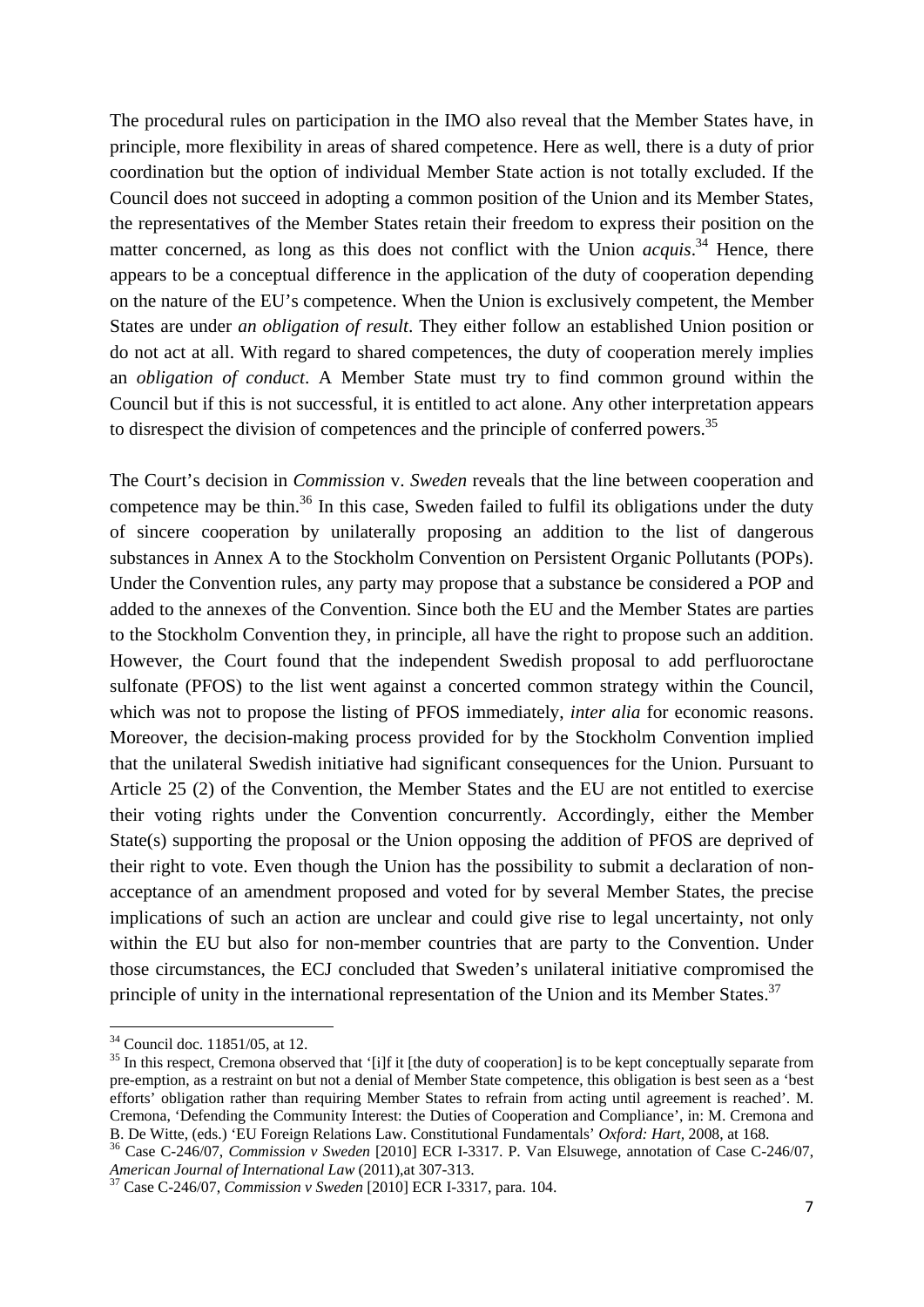The Court's judgment reveals that Member States are subject to special duties of action and abstention as soon as a "concerted common strategy" exists at the level of the EU. The form of this strategy is irrelevant and does not require the adoption of a legally binding document. In this respect, the Court extends its previous case law, where it already held that the adoption of a decision authorising the Commission to negotiate a multilateral (mixed) agreement on behalf of the Community (now Union) marks the start of a concerted EU action at the international level, $38$  to situations where the Council has not adopted any formal decision. As soon as a matter is discussed within the EU institutions, and even before the formal EU decision-making process enters into force, Member States are thus obliged to refrain from acting individually.

The duty of cooperation implies that Member States' actions at the international level may not affect the EU's decision-making process. By unilaterally proposing an amendment to Annex A of the Stockholm Convention only one week after the Council working group meeting decided to postpone the adoption of an EU position on the subject, Sweden bypassed the internal decision-making process. The question is, of course, how long Member States must refrain from acting individually? Whereas a one week interval between a Council meeting and the unilateral action is obviously unreasonable, Advocate General Maduro hinted that "Member States must not be caught in a never-ending process, in which a final decision by the [Union] is postponed to the point of inaction. If that proves to be the case, a decision should be deemed to have been taken and Member States should be allowed to act".<sup>39</sup> Whereas the starting point of the duty of cooperation is clearly established, i.e. the existence of a "concerted common strategy", the point where the Member States are allowed to act unilaterally in the absence of a final EU decision remains undefined.

Hence, despite the conceptual differences between the application of the duty of cooperation in areas of shared or exclusive competence, a comparison of the IMO and PFOS cases seems to indicate that the practical effects are the same. Unilateral external action by the Member States is precluded in order to preserve the unity of the EU's external representation in both cases. In other words, it appears that the proverbial 'single voice' of the Union is imposed by the Court of Justice. The question is, of course, how such a far-reaching interpretation can be reconciled with the fundamental constitutional principle of conferral (Article 5 TEU). In this respect, it is noteworthy to recall the Court's conclusions in *Opinion 1/94*. In response to the Commission's argument that the joint participation of both the Community and the Member States in the World Trade Organisation (WTO) would risk to undermine the unity of action *vis-à-vis* the rest of the world and weaken its negotiating power, the Court unequivocally stated that, even though legitimate, such concerns cannot modify the division of

<sup>38</sup> Case C-266/03, *Commission v Luxembourg* [2005] ECR I-4805, para. 60; Case C-433/03, *Commission v Germany* [2005] ECR I-6985, para. 66.

<sup>39</sup> Opinion of Advocate General Poiares Maduro delivered in Case C-246/07 *Commission v Sweden* [2010] ECR I-3317, para. 57.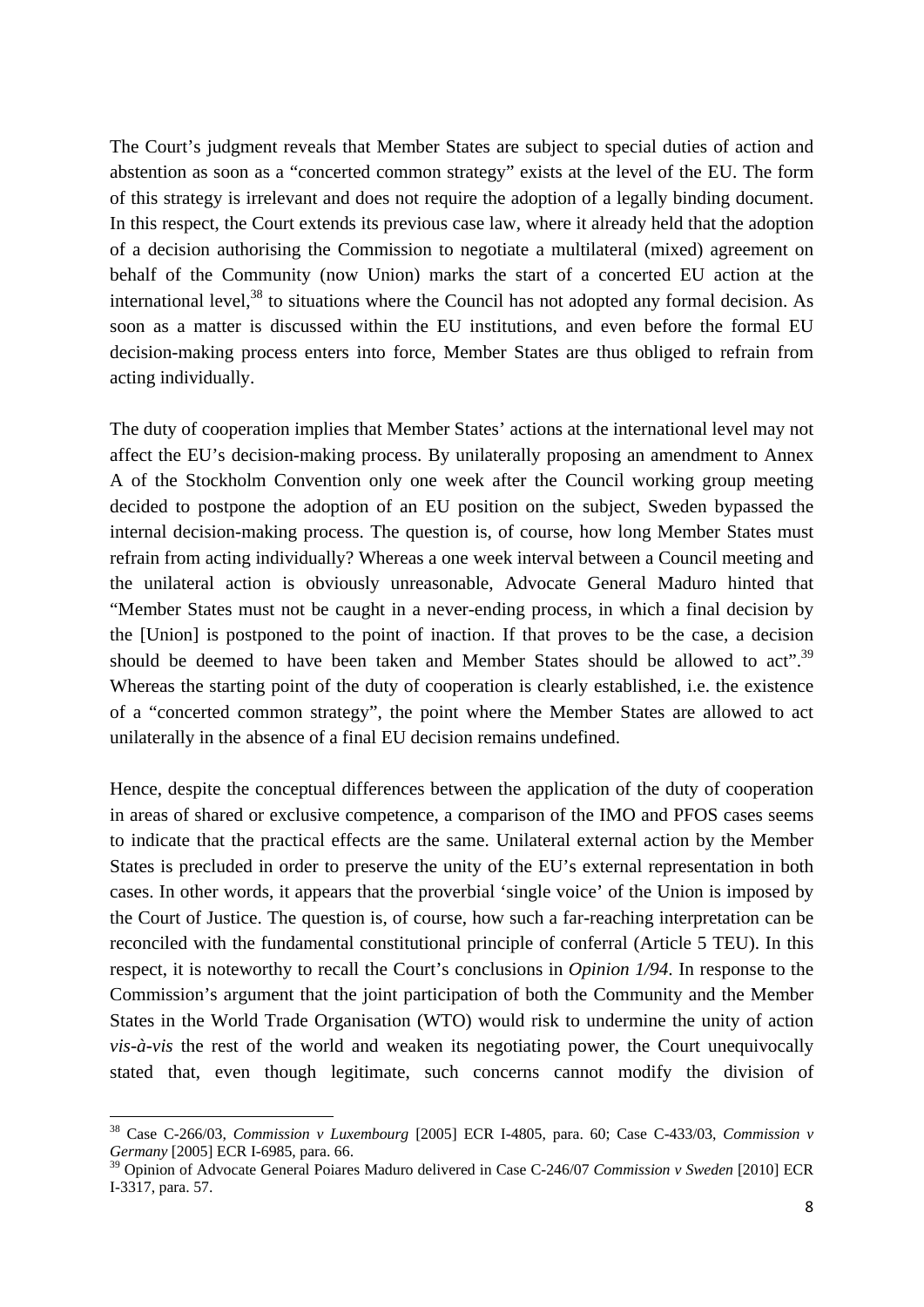competences.40 Rather than being a competence conferring rule, the principle of loyalty entails a number of practical legal obligations to ensure the *effet utile* of the EU's (external) action.

Accordingly, the decisive criterion to decide on the concrete implications of the loyalty principle for the scope of autonomous Member States action is not so much the nature of the EU competence at stake $41$  but, rather, the impact of Member State action on the consistency and coherence of the EU's external action.<sup>42</sup> Reflecting the wording of Article 4(3) TEU, Member States cannot adopt individual positions in international organisations when this would impede or hinder the attainment of the Union's tasks and objectives. Such a harmful effect is presumed as soon as Member States act in an area covered by common EU rules. This follows from the AETR-rule as confirmed in the IMO case. When no common EU rules exist, such as in the PFOS case, independent Member State action is only excluded under two conditions. First, there has to be a "concerted Union strategy". Significantly, Member States always have a duty to inform the Union institutions so that a Union strategy can be adopted. Moreover, the postponement of international action can qualify as a Union strategy. Second, individual Member State action is excluded when it is liable to have negative consequences for the Union. This was obviously the case in *Commission v. Sweden*, taking into account the possible adoption of a rule of international law that would be binding on the Union.<sup>43</sup> This also explains why the Court could not accept the argument that Article 193 TFEU (ex Article 176 TEC) allows Member States to take more stringent national measures to protect the environment.<sup>44</sup> Contrary to a national measure, Sweden's action could impose an internationally binding rule upon the EU and would thus compromise the exercise of Union competences.45

Hence, the duty of loyalty can be regarded as a multifaceted legal instrument ensuring the unity of the EU's international representation while respecting the internal division of competences. In a first step, it entails an obligation for the Member States to inform the EU institutions so that a concerted Union strategy can be contemplated. Such a duty of prior consultation has a preventive objective, i.e. to avoid future inconsistencies between Member State action and EU rules. For this reason, Member States also have to inform and consult the relevant institutions prior to instituting dispute-settlement proceedings.<sup>46</sup> In a further step,

<sup>&</sup>lt;sup>40</sup> Opinion 1/94, *WTO* [1994] ECR I-5267, paras. 106-107.<br><sup>41</sup> In this respect, it is noteworthy that 'the duty of genuine cooperation is of general application and does not depend either on whether the Union competence concerned is exclusive or on any right of the Member States to enter into obligations towards non-member countries'. See: Case C-246/07, *Commission v Sweden* [2010] ECR I-3317, para. 71; Case C-266/03, *Commission v Luxembourg* [2005] ECR I-4805, para. 58; Case C-433/03, *Commission v Germany* [2005] ECR I-6985, para. 64.<br><sup>42</sup> G. De Baere, 'O, Where is Faith? O, Where is Loyalty? Some Reflections on the Duty of Loyal Cooperation

and the Union's External Environmental Competences in the Light of the *PFOS* Case', *ELRev.* (2011), at 417- 18.  $43$  Cf. *supra* note 37.

<sup>&</sup>lt;sup>44</sup> Case C-246/07, *Commission v. Sweden* [2010] ECR I-3317, para. 102.<br><sup>45</sup> Van Elsuwege, *op. cit.* note 36, p. 312.<br><sup>46</sup> Case C-459/03, *Commission v Ireland* [2006] ECR -14635, para. 179.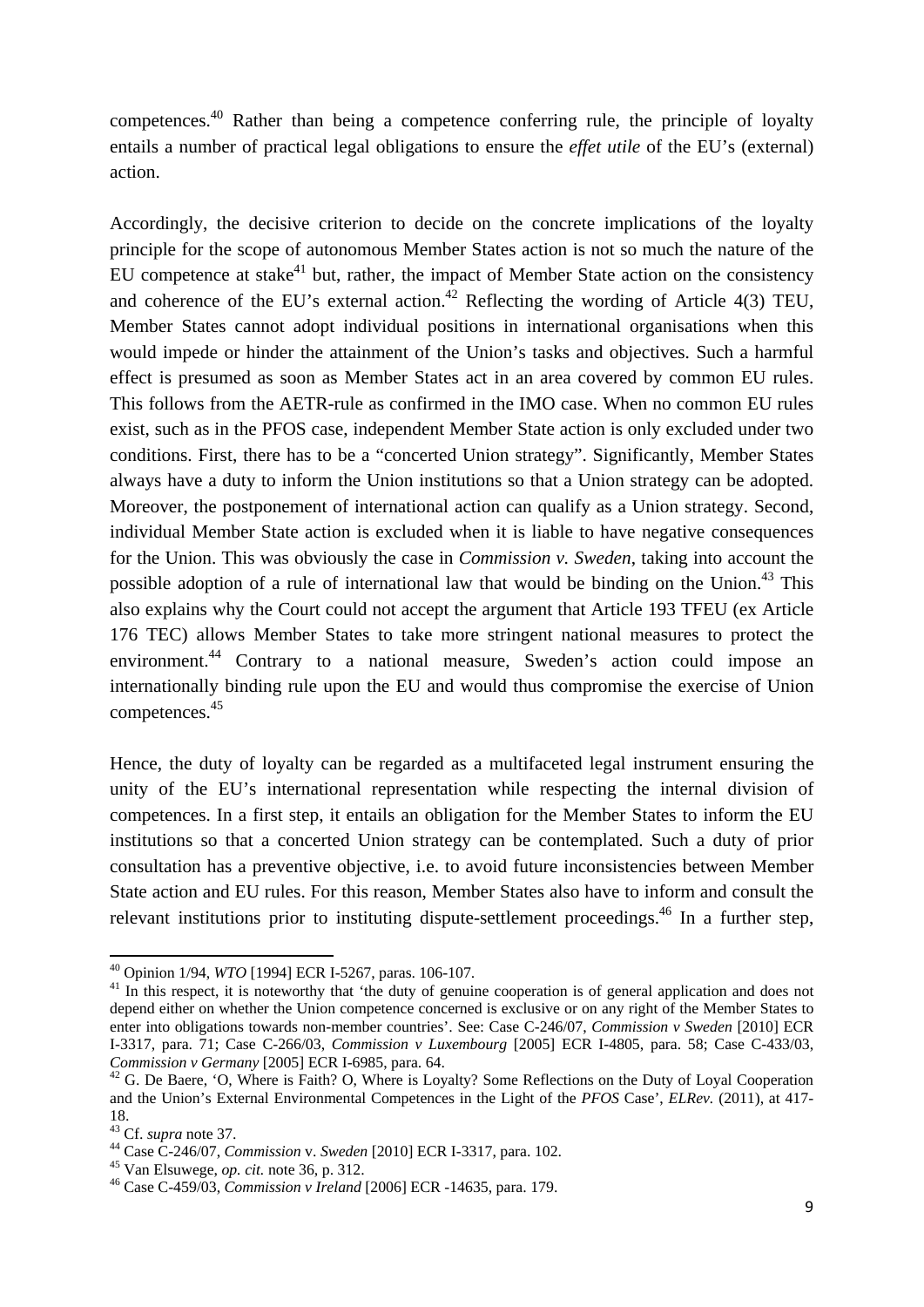when individual Member State action would indeed negatively affect the Union's tasks and objectives, the duty of loyalty effectively turns into an obligation of result. This *de facto* limitation of the Member States' sovereign powers may be regarded as a natural consequence in a constitutional order where they accepted to "facilitate the achievement of the Union's tasks and refrain from any measure which could jeopardise the attainment of the Union's objectives".47

From this perspective, the, at first sight, rather ambiguous conclusion of the Court in the *Inland Waterways* cases is more comprehensible. In those cases, the ECJ left some flexibility regarding the concrete duties for the Member States flowing from the principle of loyalty:

"The adoption of a decision authorising the Commission to negotiate a multilateral agreement on behalf of the Community marks the start of a concerted Community action at international level and requires for that purpose, *if not a duty of abstention on the part of the Member States, at the very least a duty of close cooperation* between the latter and the Community institutions in order to facilitate the achievement of the Community tasks and to ensure the coherence and consistency of the action and its international representation."48

This crucial paragraph illustrates very clearly the flexible legal nature of the loyalty principle, which implies a best efforts obligation – a duty of information and consultation – that may turn into an obligation of result – a duty of abstention – if required to ensure the coherence and consistency of the EU's international action and representation.

# **The protection of Member State interests: procedural options**

Despite the reciprocal application of the loyalty principle, it appears that the obligations imposed on the EU institutions are less imperative in comparison to the more straightforward duties of cooperation and abstention for the Member States.<sup>49</sup> Notably, in *Greece v. Commission* the ECJ acknowledged that the Commission is expected to cooperate with the Member States but only cautiously formulated the institution's obligations:

"in order to fulfil its duty of genuine cooperation under Article 10 EC, *the Commission could have endeavoured to submit that proposal to the Maritime Safety Committee* and allowed a debate on the subject. As is apparent from Article 2(2)(b) of the Standard rules of procedure, such a committee is also a forum enabling exchanges of views between the Commission and the Member

 47 Art. 4(3) TEU.

<sup>48</sup> Case C-266/03, *Commission v Luxemburg* [2005] ECR I-4805, para. 60 and Case C-433/03, *Commission v Germany* [2005] ECR I-6985, para. 66.

<sup>49</sup> C. Hillion *op. cit.*, at 28.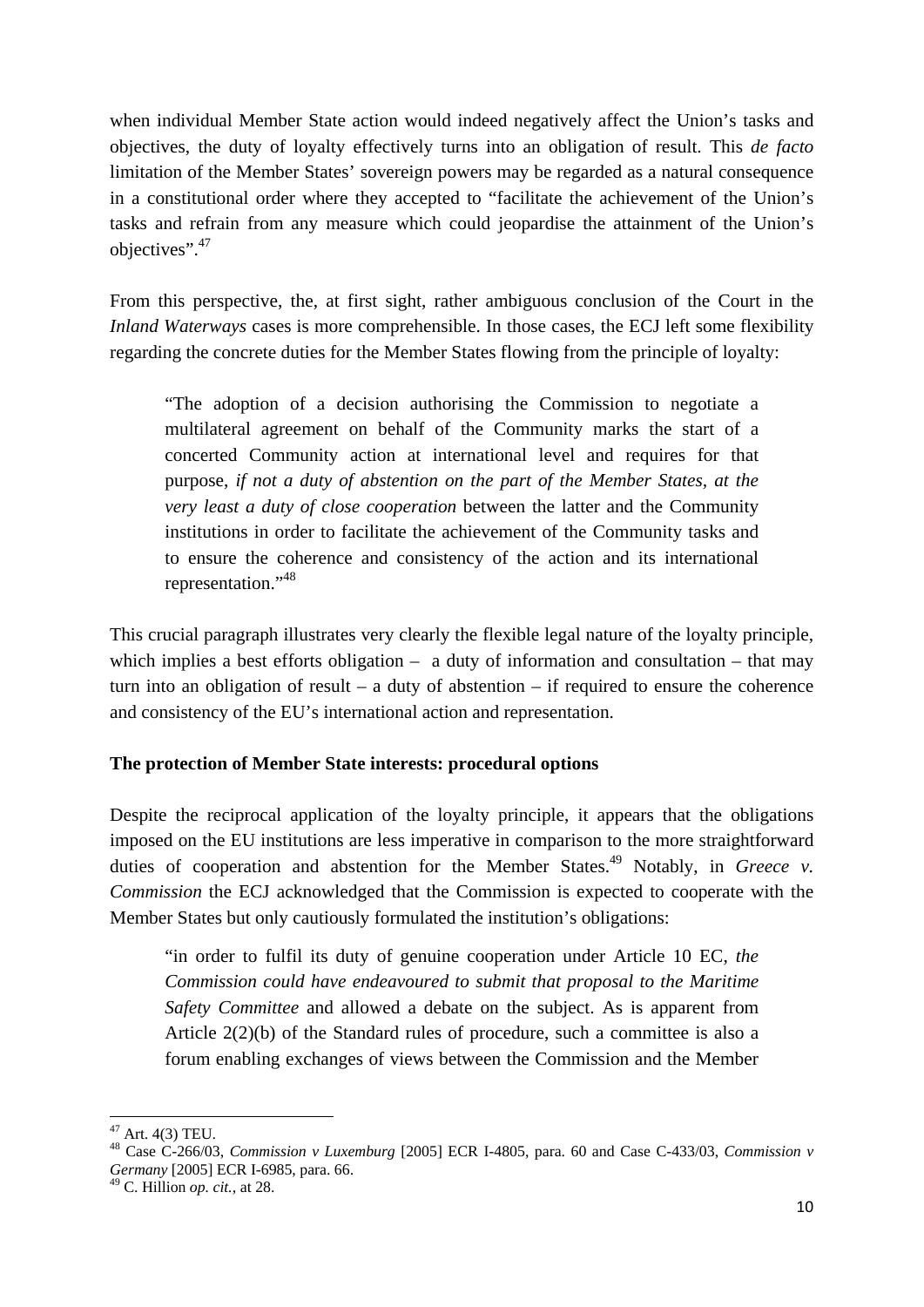States. The Commission, in chairing that committee, *may not prevent such an exchange of views on the sole ground that a proposal is of a national nature*".50

This vigilant formulation raises the question whether the duty of cooperation is equally constraining the institutions and the Member States when they are exercising their powers. Apart from the different nature of the obligations resulting from the duty of loyalty, there is also a significant difference in terms of judicial review. Member States are subject to the scrutiny on the part of the European Commission under Article 258 TFEU. On the other hand, it seems more difficult for the Member States to bring a successful case against EU institutions for a failure to observe the duty of sincere cooperation. From the conclusions in the IMO case, where the Court excluded the adoption of compensation measures,  $51$  it follows that Member States first have to bring proceedings for failure to act to the Court under Article 265 TFEU. Under those circumstances, it is questionable whether the political inaction of the institutions to implement a concerted strategy within a reasonable period would be a sufficient argument.

Of course, EU Member States may protect their interests by other procedural means. A good example is the action for annulment, launched by Germany, against the Council whereby it challenged the adoption of a Council position establishing the position to be adopted on behalf of the EU with regard to certain resolutions to be voted in the framework of the International Organisation for Vine and Wine  $(OIV)$ .<sup>52</sup> The latter is a technical organisation which adopts non-binding recommendations on technical standards for producing and marketing wine and vine products. The EU itself is not a member of the OIV but 21 EU Member States are. Significantly, some OIV recommendations are included in the EU's Regulation establishing a common organisation of the markets in agricultural products (Single CMO Regulation).53 Until June 2010, the EU Member States and the Commission coordinated their position in an informal manner prior to the OIV General Assembly meetings. In 2010, the procedure has been formalised in the sense that the Council adopts a common position upon a proposal of the Commission, on the basis of Article 218 (9) TFEU. Germany challenged this practice on the grounds that this legal basis can only be used when the EU is a member of the international organisation concerned and when the organisation adopts internally legally binding acts. Since both elements were not fulfilled with respect to the OIV, Germany claimed the annulment of the Council decision establishing the position to be adopted on behalf of the EU in the OIV.

Arguably, Germany's action may be regarded as an attempt to counter the far-reaching implications of the ECJ's case law on the duty of since cooperation. Whereas the latter essentially focuses on the Member States' duties of action and abstention (cf. *supra*), this time

<sup>&</sup>lt;sup>50</sup> Case C-45/07, *Commission v Greece* [2009] ECR I-701, para, 25 [emphasis added].

<sup>&</sup>lt;sup>51</sup> *Ibid.* para. 26.<br><sup>52</sup> Case 399/12, *Germany v. Council* (OIV), EU:C:2014:2258.<br><sup>53</sup> Regulation 1308/2013 of the European Parliament and of the Council of 17 December 2013 establishing a common organisation of the markets in agricultural products, OJ (2013) L 347/671.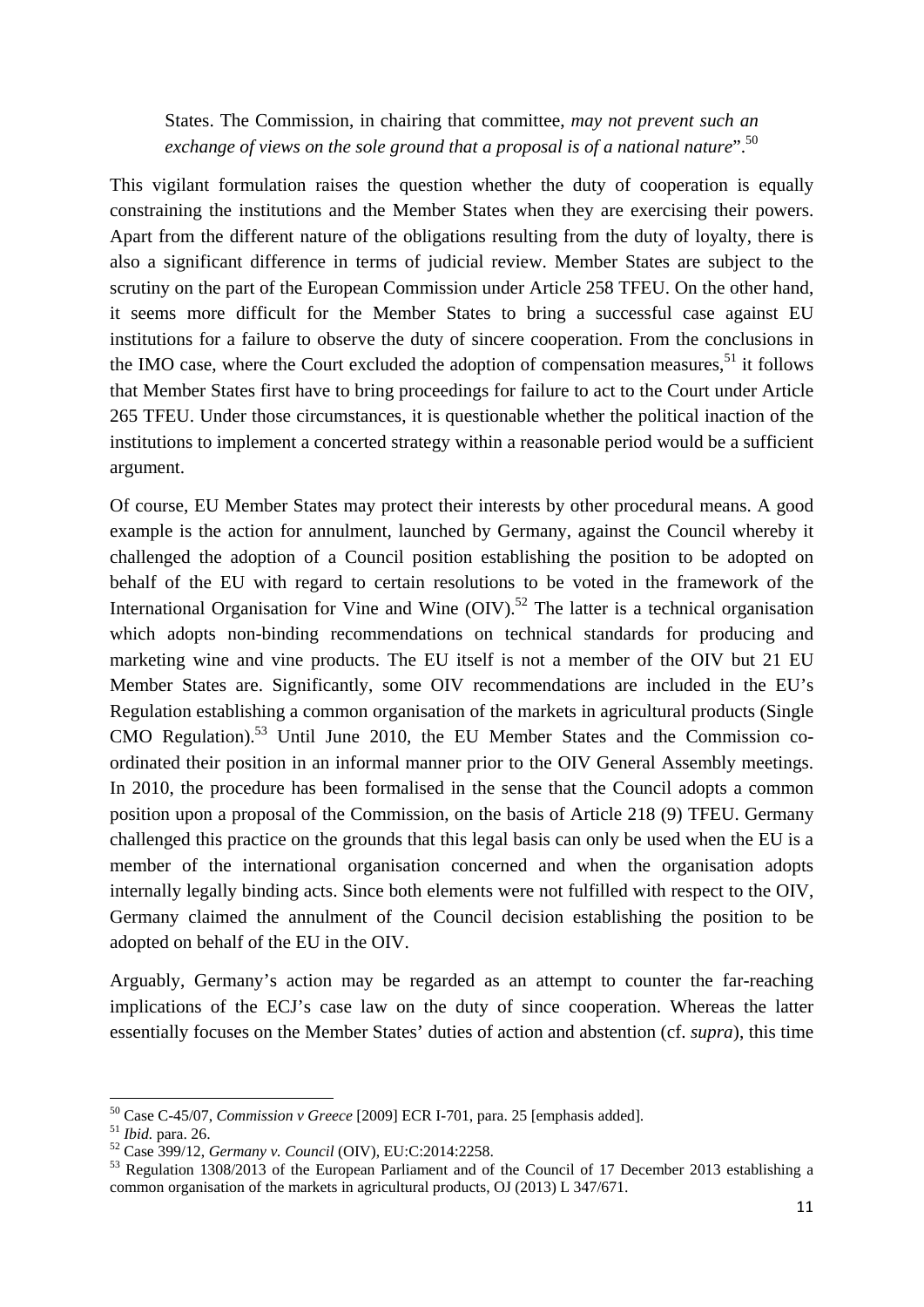the question concerned the EU's scope of action.<sup>54</sup> However, in contravention to the Opinion of Advocate General Cruz Villalon , the CJEU used the opportunity to further strengthen the EU's external role.<sup>55</sup> The Court found that the Council can adopt positions "on the Union's behalf" in a body set up by an international agreement, even when the EU is not a party to the agreement which set up the international body in question. The only criterion is that the adopted position concerns an area of law which falls within the EU's competence.<sup>56</sup> It further pointed out that OIV the recommendations, despite their non-binding nature, are "acts having legal effects" by virtue of their incorporation in the Single CMO Regulation. Hence, the direct link between the activities at the international level – in this case the OIV – and the development of the EU *acquis* – in this case the Single CMO Regulation – curtails the scope for individual Member State action. Whereas this logic is consistent with the Court's case law on the duty of sincere cooperation, its far-reaching – and to certain extent paradoxical – implications cannot be underestimated. It basically rules out the scope of individual action for the EU Member States that are members of the OIV. Their role is reduced to defenders of the EU's joint position, which is partly determined by EU Member States that non-OIV members. However, from the perspective of public international law, they remain responsible, in their own name, for contracting the rights and obligations in the organisation concerned.<sup>57</sup> The ruling also has implications for the functioning of the international organisation itself. When EU Member States are prevented from expressing their position unless there is a formally adopted EU common position adopted prior to the debates, this may undermine the influence of the Union, or, even lead to situations where the international organisation is held hostage as a result of internal EU struggles.<sup>58</sup> This is particularly relevant in organisations such as the OIV, where 21 out of the 46 members are EU Member States.

## **Conclusions**

It follows from the Court's established case law that the rather abstract duty of cooperation implies concrete legal and procedural obligations for the Member States. Arguably, the duties imposed are more imperative when the Member States' action within the institutional and procedural framework of an international organisation (or agreement) has direct consequences for the Union<sup>59</sup> and when the areas of competence of the Union and the Member States are closely interrelated.60 The underlying motivation is obviously to protect the unity of the EU's

<sup>&</sup>lt;sup>54</sup> I. Govaere, 'Novel Issues Pertaining to EU Member States Membership of Other International Organisations: The OIV Case', in: I. Govaere, E. Lannon, P. Van Elsuwege and S. Adam (eds.), *The European Union in the World. Essays in Honour of Marc Maresceau* (Leiden-Boston: Brill-Nijhoff, 2015), 225.<br><sup>55</sup> S. Peers, 'In Vino Veritas: The CJEU again strengthens the EU's external role', at:

http://eulawanalysis.blogspot.be/2014/10/in-vino-veritas-cjeu-again-strengthens.html. 56 Case 399/12, *Germany v. Council* (OIV), para. 52. 57 Govaere, o.c., 239.

<sup>58</sup> Ibid., 240; C. Tournaye, 'International organisations soon blocked by EU's external powers?',

http://voelkerrechtsblog.com/2014/10/21/international-organizations-soon-blocked-by-eus-external-powers/.<br><sup>59</sup> The impossibility for the Union to exercise its voting rights under the Stockholm Convention if any of the<br>Memb

<sup>&</sup>lt;sup>60</sup> Case C-459/03, *Commission v Ireland (Mox Plant)* [2006] ECR I-4635, para. 176.